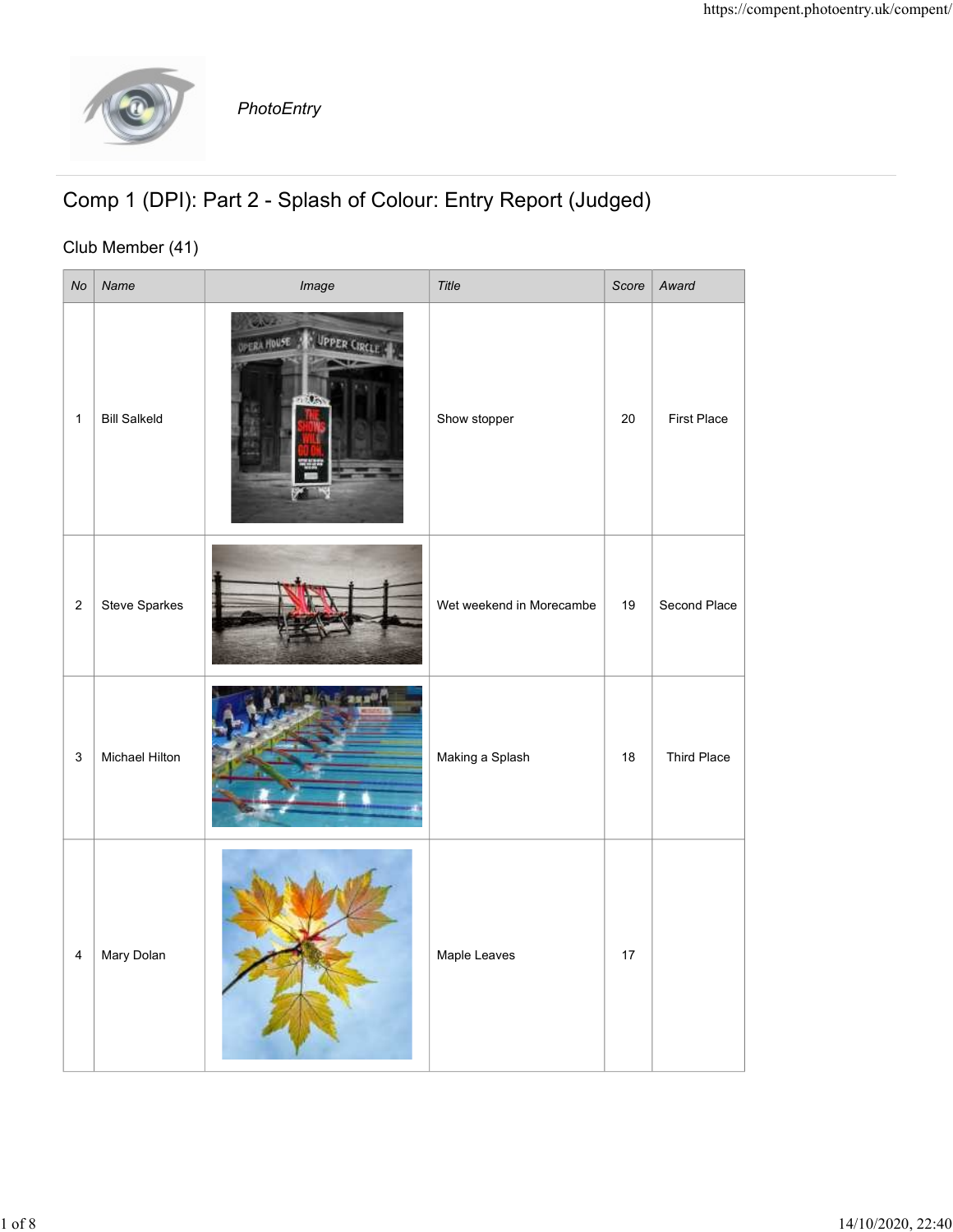|                  |               |       |                           |        | https://compent.photoentry.uk/compent/ |
|------------------|---------------|-------|---------------------------|--------|----------------------------------------|
| No               | Name          | Image | Title                     |        | Score Award                            |
| $5\phantom{.0}$  | David Royle   |       | Colour on the rocks       | $17$   |                                        |
| $6\overline{6}$  | Pat Sawas     |       | The Heavybeats Brass Band | 17     |                                        |
| $\overline{7}$   | Steve Sparkes |       | Weeping Window            | $17$   |                                        |
| $\bf 8$          | lan Tasker    |       | The Interloper            | $17$   |                                        |
| $\boldsymbol{9}$ | Sue Bryant    |       | Field of colour           | $16\,$ |                                        |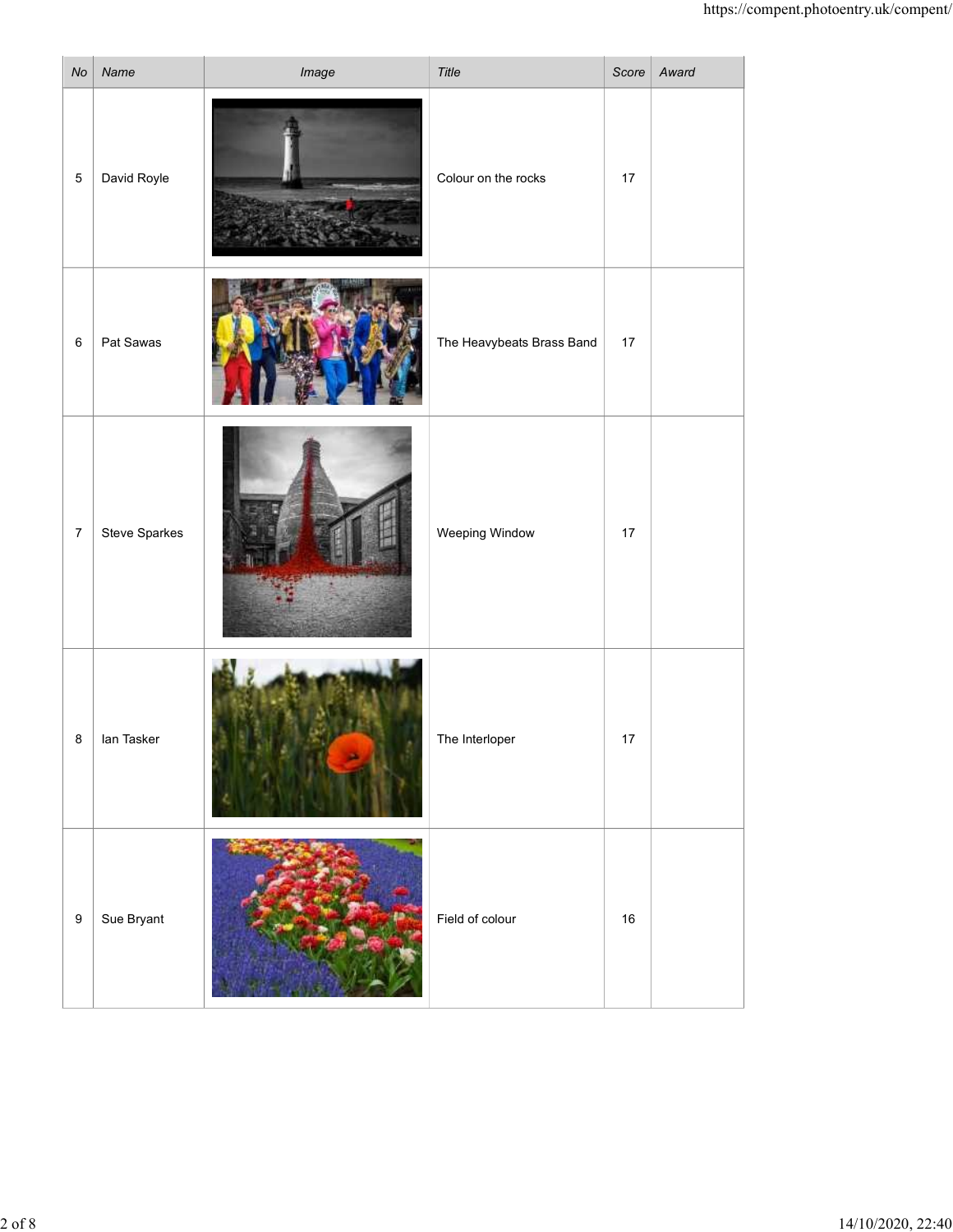|    |                  |                |                        |        | https://compent.photoentry.uk/compent/ |
|----|------------------|----------------|------------------------|--------|----------------------------------------|
| No | Name             | Image          | Title                  |        | Score   Award                          |
| 10 | Adrian Hazeldine |                | Traversing the glacier | $16\,$ |                                        |
| 11 | Chris Hills      | œ              | Jugfuls of colour      | $16\,$ |                                        |
| 12 | John O'Brien     |                | <b>Watering Cans</b>   | $16\,$ |                                        |
|    | 13   Ian Denby   |                | Quack Quack            | $15\,$ |                                        |
| 14 | lan Denby        | <b>COMPANY</b> | Tut Tut                | 15     |                                        |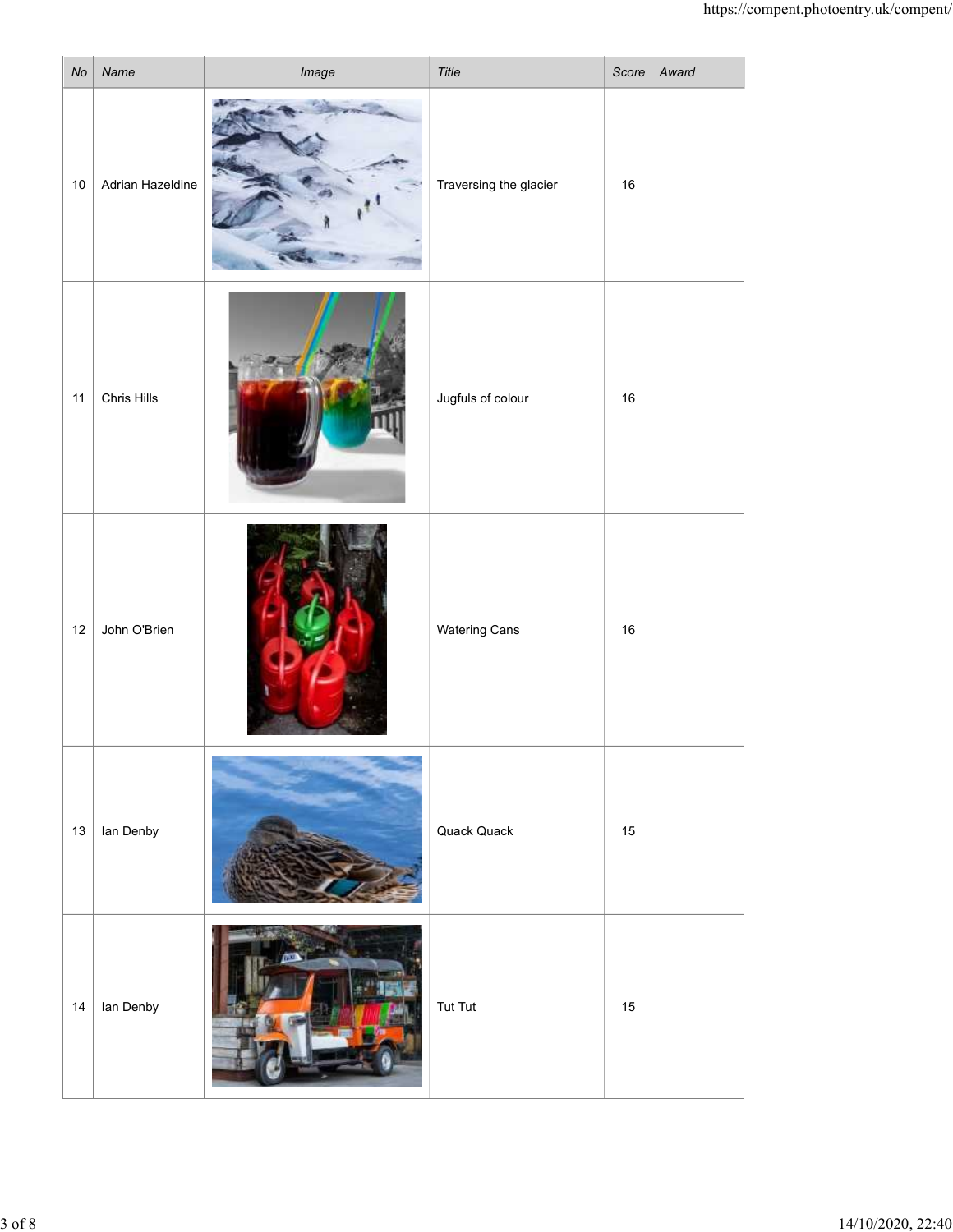|        |                      |       |                         |      | https://compent.photoentry.uk/compent/ |
|--------|----------------------|-------|-------------------------|------|----------------------------------------|
| No     | Name                 | Image | Title                   |      | Score Award                            |
| 15     | Mary Dolan           |       | Oil On Water            | 15   |                                        |
| 16     | Margaret Green       |       | Springtime at Bodnant   | $15$ |                                        |
| $17$   | <b>Stuart Martin</b> |       | 01 Mevagissey Harbour   | 15   |                                        |
| $18\,$ | <b>Stuart Martin</b> |       | 2 Tobermory             | $15$ |                                        |
| 19     | Monica McCabe        |       | Painted Lady            | 15   |                                        |
| 20     | Pat Sawas            |       | Graffiti Artist at Work | 15   |                                        |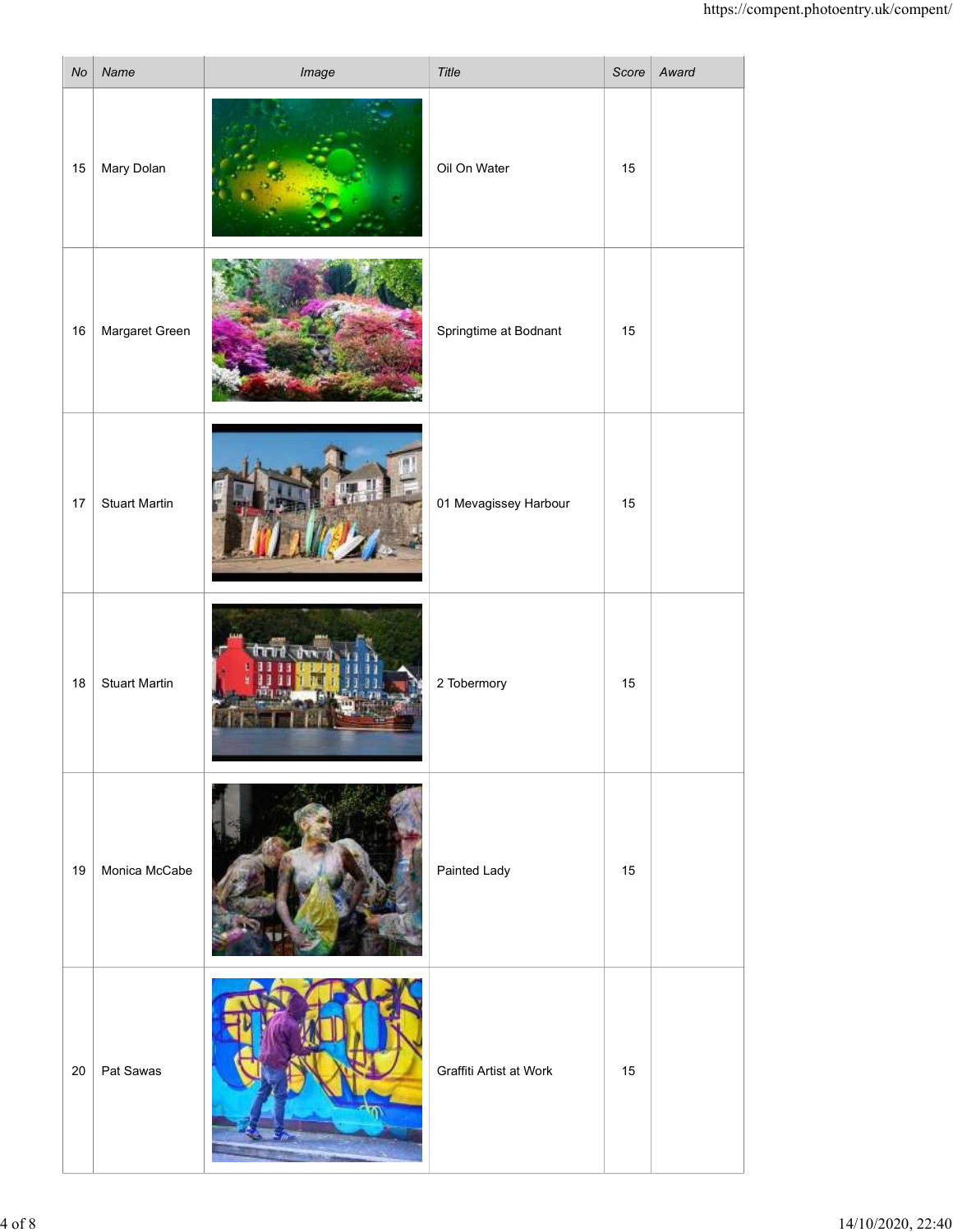|        |                                                |       |                  |                      | https://compent.photoentry.uk/compent/ |
|--------|------------------------------------------------|-------|------------------|----------------------|----------------------------------------|
| No     | Name                                           | Image | Title            |                      | Score Award                            |
| 21     | Les Stringer                                   |       | After The Rain   | 15                   |                                        |
| 22     | lan Tasker                                     |       | The Red Hen      | $15$                 |                                        |
| 23     | Sue Bryant                                     |       | Splash of colour | 14                   |                                        |
| 24     | <b>Hilary Carr</b>                             |       | Mr King Fisher   | 14                   |                                        |
| $25\,$ | <b>Hilary Carr</b><br>$\overline{\phantom{a}}$ |       | Mr Kingfisher    | 14<br>$\overline{a}$ | the control of the control of          |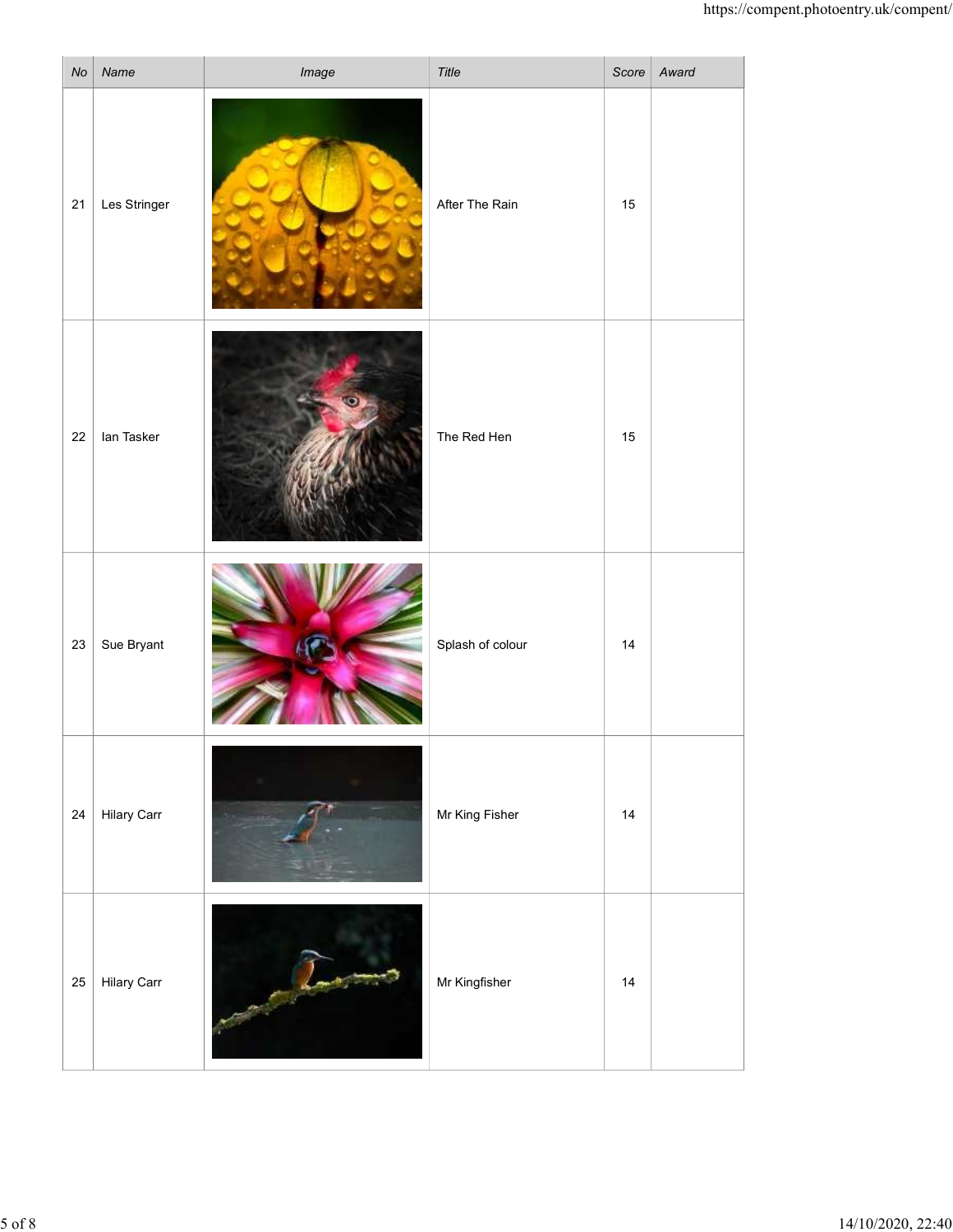|                 |                |              |                             |    | https://compent.photoentry.uk/compent/ |
|-----------------|----------------|--------------|-----------------------------|----|----------------------------------------|
| No              | Name           | Image        | Title                       |    | Score   Award                          |
| 26              | David Hardy    |              | Last light                  | 14 |                                        |
| 27              | David Hardy    |              | Scott loves Jessica forever | 14 |                                        |
| 28              | David Higton   |              | Standing on the edge        | 14 |                                        |
| 29              | Chris Hills    | <b>ALLES</b> | Rainbow plug hole           | 14 |                                        |
| 30 <sup>°</sup> | Michael Hilton |              | <b>Colours of Sirius</b>    | 14 |                                        |
| 31              | Monica McCabe  | FRIE         | Earning His Stripes         | 14 |                                        |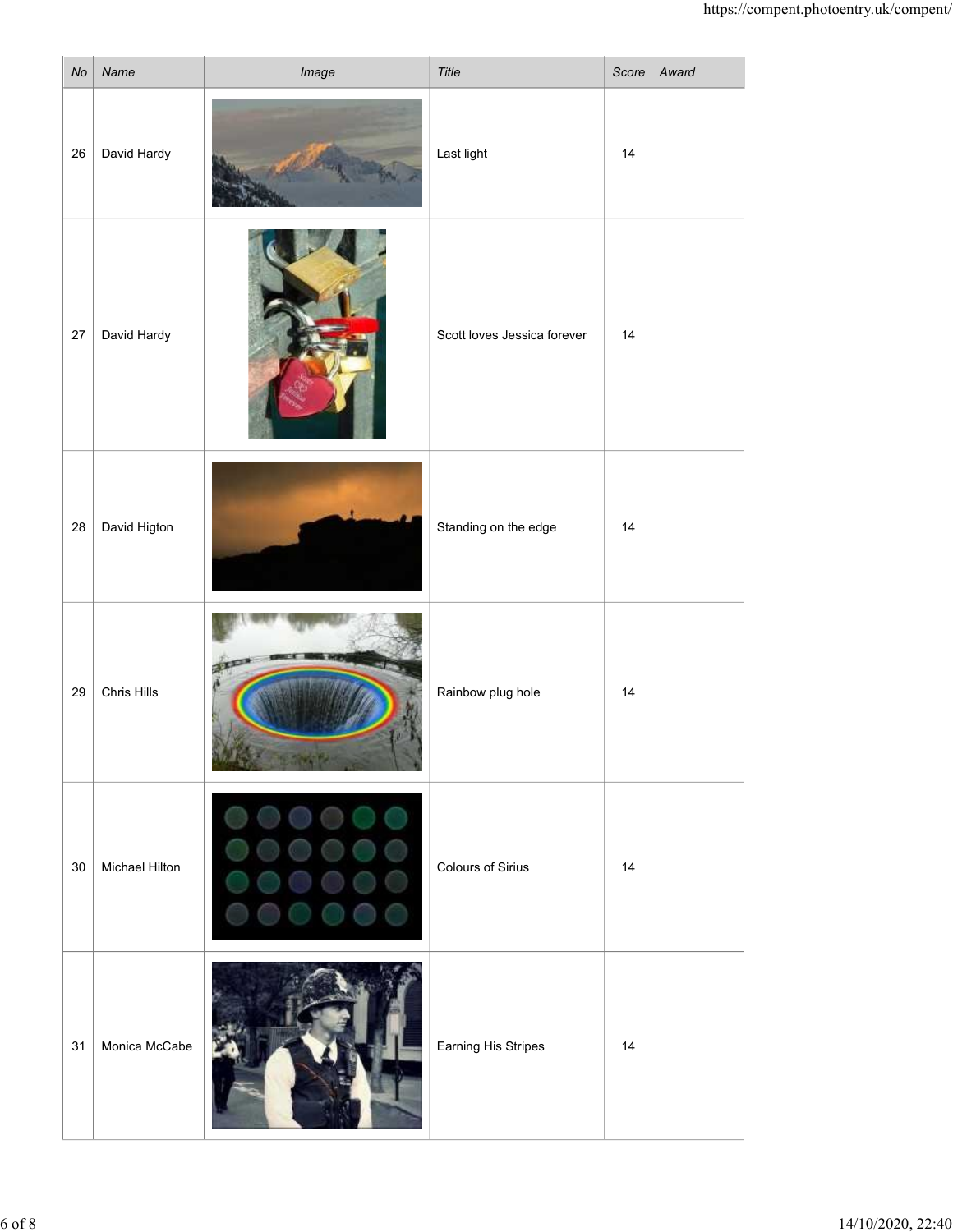|    |                     |       |                           |    | https://compent.photoentry.uk/compent/ |
|----|---------------------|-------|---------------------------|----|----------------------------------------|
| No | Name                | Image | Title                     |    | Score   Award                          |
| 32 | John O'Brien        |       | Equine Style              | 14 |                                        |
|    | 33 David Royle      |       | Autumn Colour             | 14 |                                        |
| 34 | <b>Bill Salkeld</b> |       | Arrivals                  | 14 |                                        |
| 35 | <b>Gary Schultz</b> |       | Close-up of a Hydrangea   | 14 |                                        |
| 36 | <b>Brian Smith</b>  |       | Seaside                   | 14 |                                        |
|    | 37   Brian Smith    |       | <b>Black Dives Matter</b> | 14 |                                        |